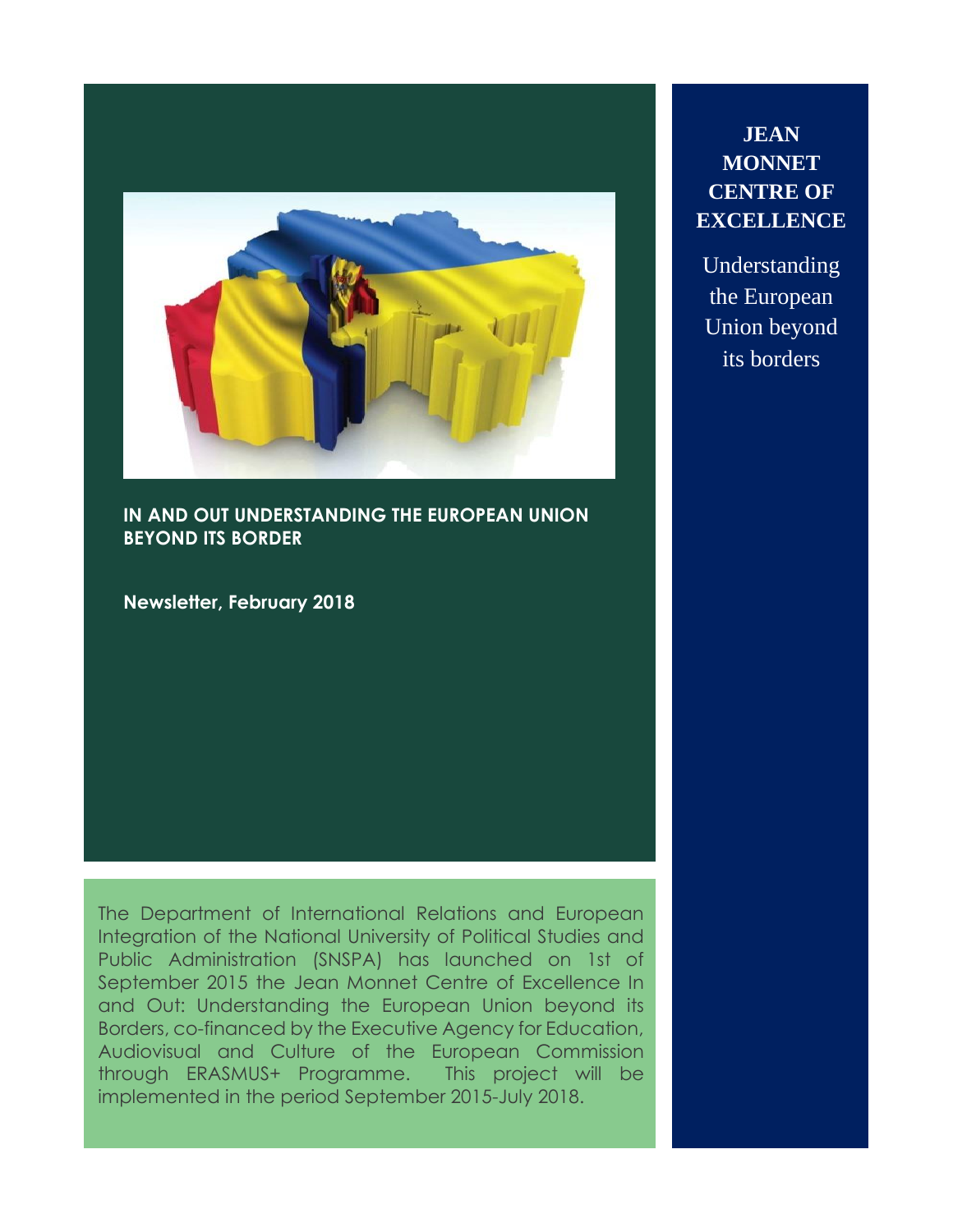## **OBJECTIVES AND ACTIVITIES**

## **The projects aims:**

•Increase and improve the knowledge level regarding EU borders through specific research activities whose results will be published in order to reach maximum visibility;

• Increase the border management at the EU Eastern border by developing content and tools on this EU subject, through implementing quality of professional trainings in this area;

•Raising interest on border management through enhancing debates and sharing good practices about EU border management activities between different categories of stakeholders - academia, civil servants (frontier workers), policymakers, civil society, etc. – from the three countries envisaged by the project (Romania, Republic of Moldova and Ukraine).

### **In search for solutions to counteract the risks from the common borders**

The research activities aim to fulfil two objectives. Firstly, they will help elaborating final documents that will serve as didactic material for the courses that are going to be held and will contribute to the advancement of knowledge on European policies by filling in the existing gaps regarding the European border management. Secondly, the research activities aim to evaluate and offer solutions to face the risks from the common neighbouring borders. The impact of the research will be periodically evaluated through SWOT analysis.

Courses in Romania, Ukraine and Republic of Moldova

The second round of preparation courses in border management for frontier workers from Romania, Ukraine and the Republic of Moldova took place in June this year. The six teachers representing the institutions involved in the project utilized the updated seven course supports for the teaching activity.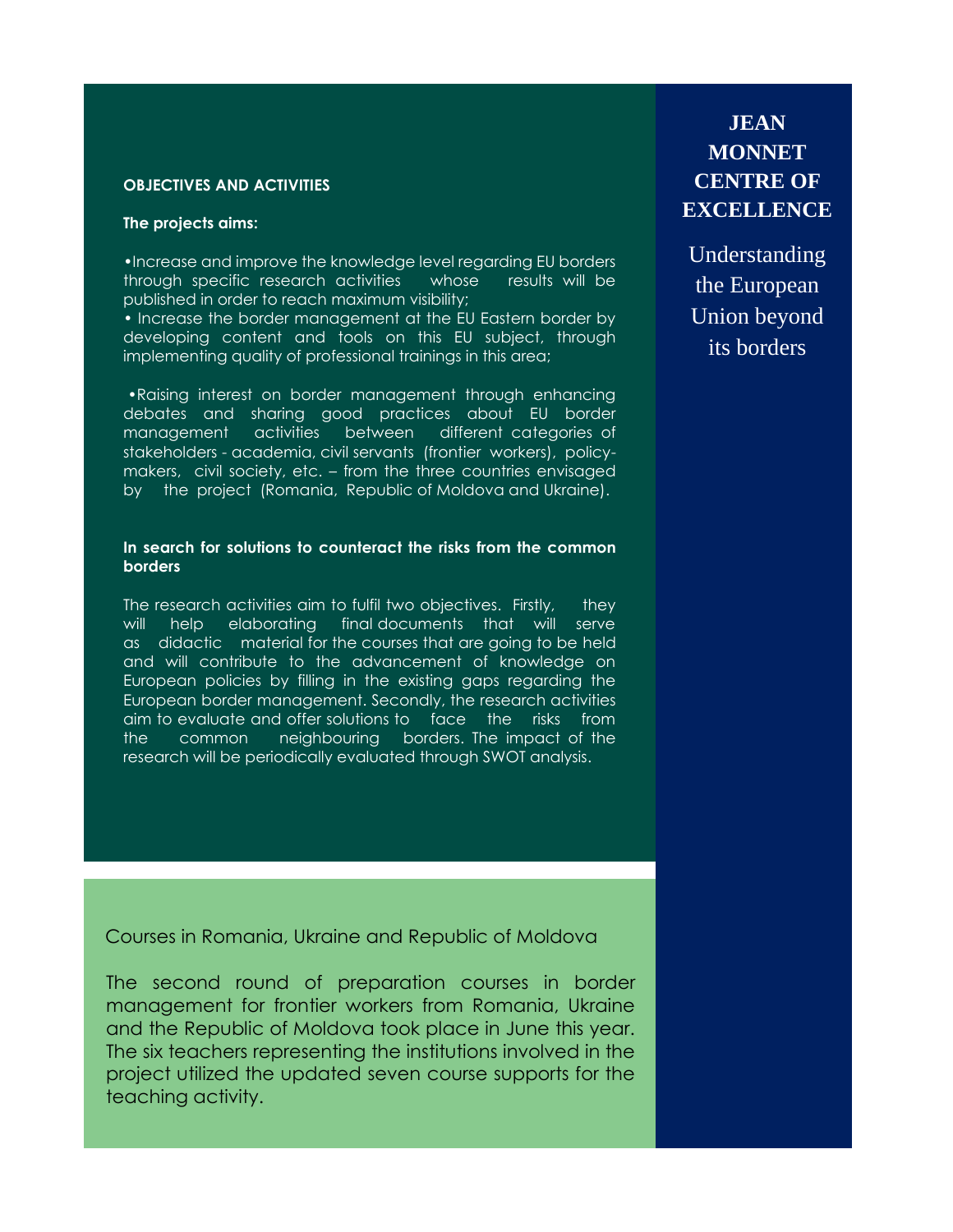### Analysing EU borders

Three conferences, roundtables and study visits will be organized during the project. The conferences will coincide with the opening, mid-term evaluation and completion of the project. These conferences will gather for discussions regarding responsabilities on border management representatives of the civil society, academia and decision-makers from Romania, Ukraine and the Republic of Moldova.

The roundtable debates provide an opportunity for discussion with officials and civil society representatives on the risks and challenges of border management in Romania. The study visits organized in Chișinău and [Odessa](https://en.wikipedia.org/wiki/Chernivtsi) are aimed at identifying the problems and needs of border management systems of Ukraine and Moldova.



The courses, conferences, roundtables and research activities contribute to the overall objective of the project, namely expanding European studies towards a professional category that normally does not enter in contact with the domain, although their work is related to European issues.

Also, between September 1st 2015 -

August 31st 2018, the Department of International Relations and European Integration is the coordinator of the activities in the Centre of Excellence Jean Monnet "Structures of Interconnectivity in the EU's Neighbourhood", which is connected to the new EU approaches on the European Neighbourhood Policy, focusing on the impact of institutional reform on the development and economic, social and political integration of the partner countries.

# **JEAN MONNET CENTRE OF EXCELLENCE**

Understanding the European Union beyond its borders

#### **TEACHING STAFF**:

1. Professor Iordan Gheorghe BĂRBULESCU, PhD. Teaching/Research: The architecture of the European Union: institutions and decisional process; The policies of the European Union 2. Professor George ANGLIȚOIU, PhD. Teaching/Research: The European Union's Foreign Affairs

and Security Policy 3. Professor Ioan HORGA, PhD. Teaching/Research: The evaluation of cross-border cooperation

4. Professor Mircea BRIE, PhD. Teaching/Research: The identity of national minorities and new forms of a frontier in the European area

5. Professor Adrian IVAN, PhD. Teaching/Research: "Horizon 2020": Eastern Europe

6. Lecturer Dacian DUNA, PhD. Teaching/Research: Geopolitics of Central and Eastern Europe

**Administrative staff**: Professor Iordan Gh. Bărbulescu – Academic Coordinator; Mihaela Aioanei, PhD. – Academic Assistant; Ana-Maria Costea, PhD. – Academic Assistant; Luminița Bogdan, PhD. Student – Assistant; Amira Sawan, PhD. Student – Assistant; Alexandra Prelipceanu, PhD. – Module Webmaster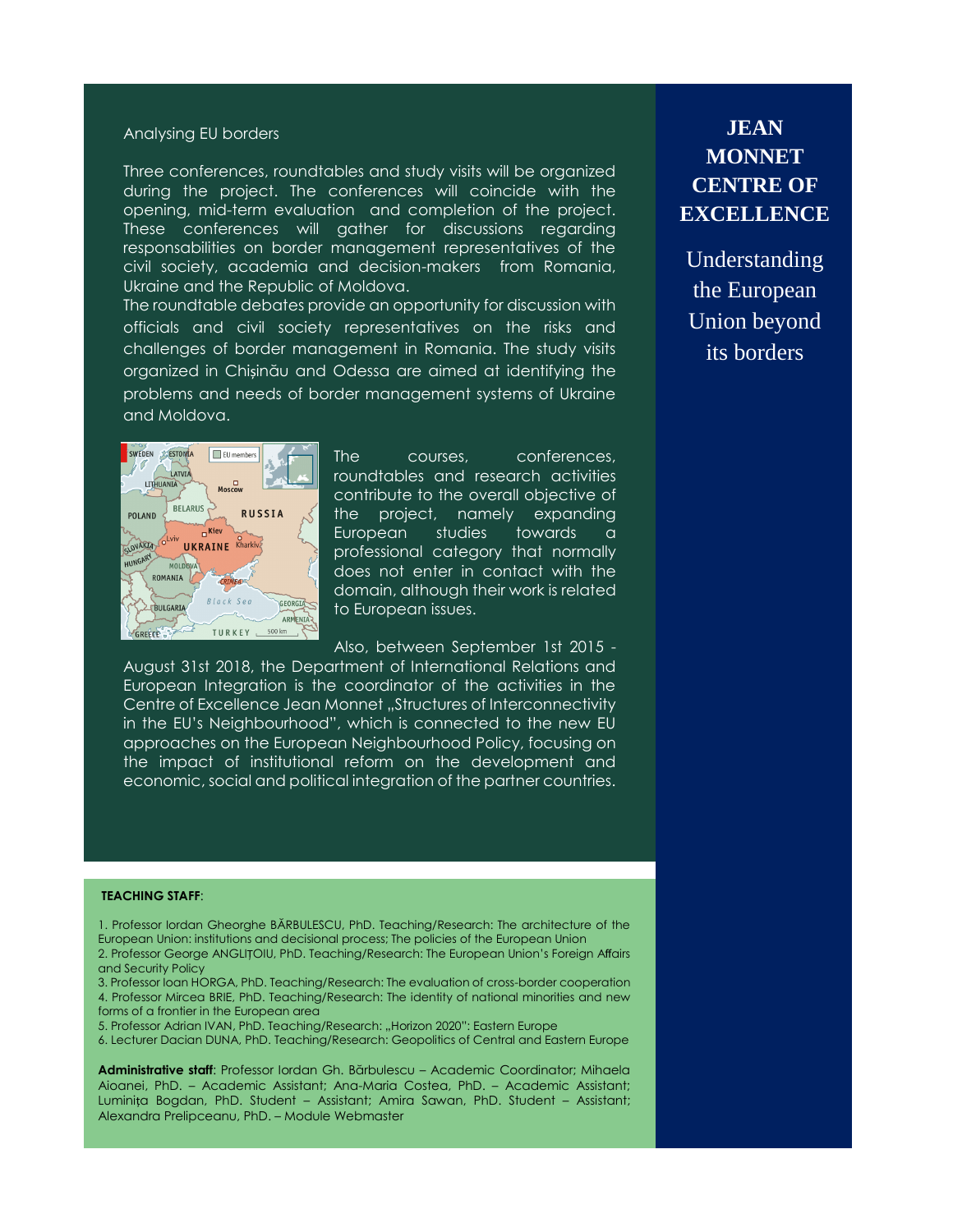## **SO FAR:**

EU Studies on Border Management Virtual Platform

The e-learning platform "EU Studies on Border Management" was launched in September 2015 and stores all the details regarding the events organised so far, as well as those coming further. Moreover, the platform hosts all the necessary information required for the courses and online teaching, but also a database with the primary and secondary sources regarding border management.

| In / Out Centre of Excelence                                                                                                                                |
|-------------------------------------------------------------------------------------------------------------------------------------------------------------|
| <b>Euro</b><br><b>Polity</b><br>centre<br>for<br>european<br>studies                                                                                        |
| IN AND OUT: UNDERSTANDING THE EUROPEAN UNION BEYOND ITS<br><b>BORDERS</b>                                                                                   |
| Financed by: The European Commission, Education, Audiovisual and Culture Executive Agency                                                                   |
| Host institution: The National University of Political Studies and Public Administration,<br>Department of International Relations and European Integration |

# **http://europolity.eu/in-out-centre-of-excelence**

### **Updating the Database**

The database provides information on EU legislation regarding border management. At the same, information regarding the national legislation from the Republic of Moldova, Ukraine and Romania on the specific aforementioned subject is available. Moreover, we put at your disposal reports, analyses and academic articles regarding border management in the region.



http://europolity.eu/database

# **JEAN MONNET CENTRE OF EXCELLENCE**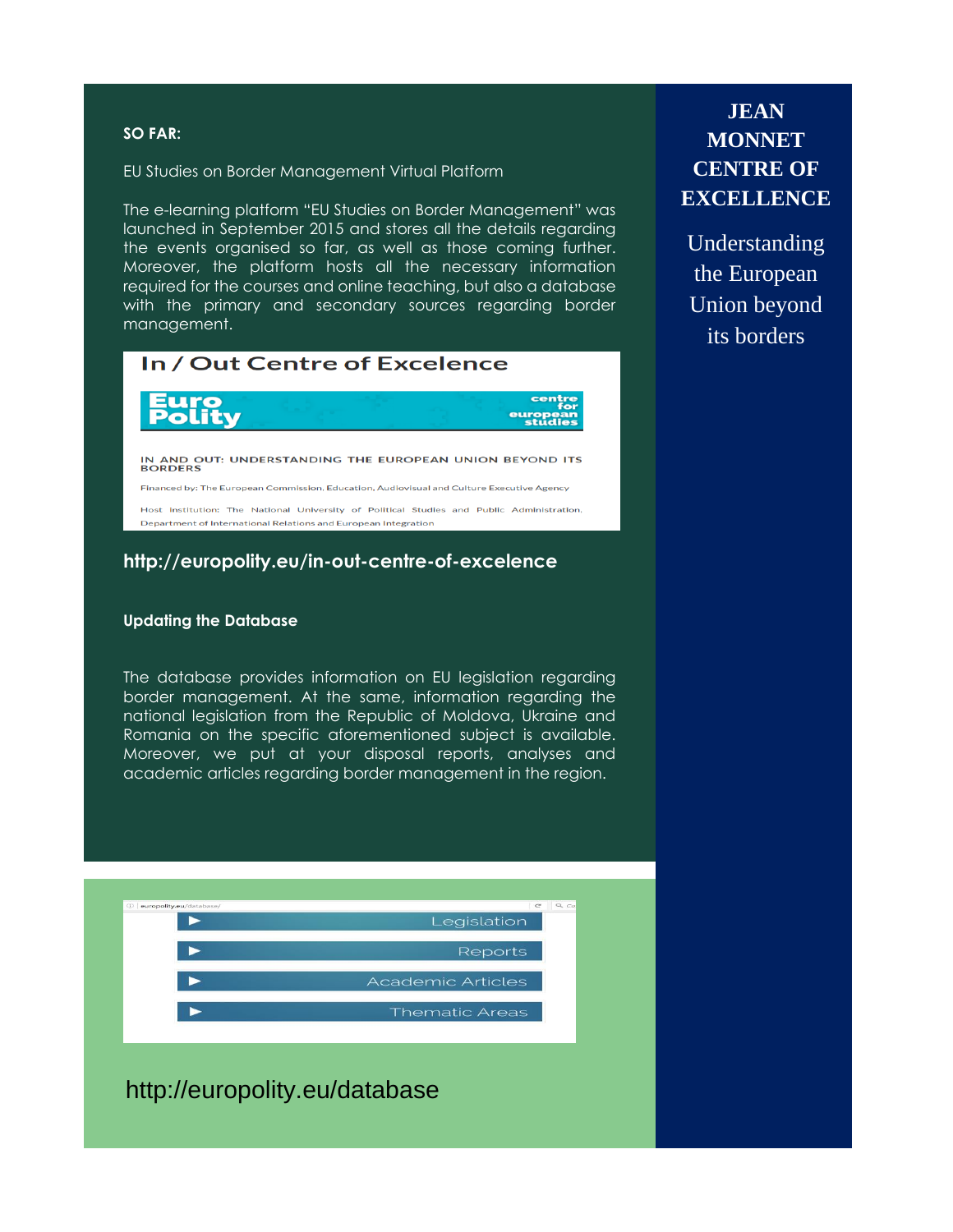# **Courses in Romania**

The second round of training courses on border management for the Romanian frontier workers took place between November 27th and 30th. The courses were attended by 70 participants from the Bucharest Customs Directorate. The six teachers representing the institutions involved in the project utilized the updated seven course supports for the teaching activity.



# **JEAN MONNET CENTRE OF EXCELLENCE**

Understanding the European Union beyond its borders

#### **Study visit to Bucharest**

In order to analyse future achievements and possibilities for cooperation, in December 2017, a professor from the Odessa Maritime University conducted a training mobility at SNSPA. This activity was possible as a result of furthering the cooperation between the two institutions also under the Erasmus + KA 107 program. The meeting focused on discussions regarding future mobility actions of some SNSPA teachers / students in Odessa and vice versa.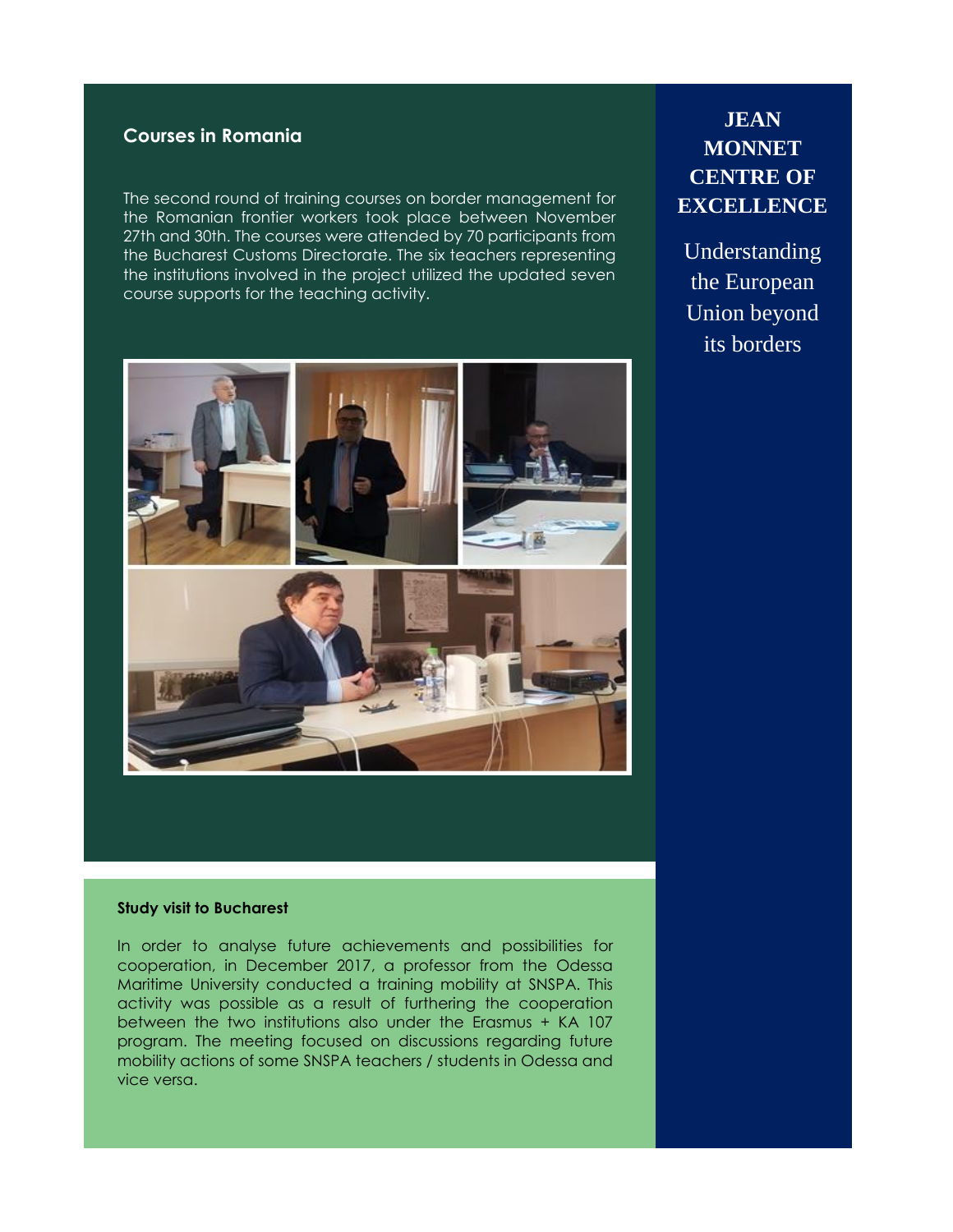

# **JEAN MONNET CENTRE OF EXCELLENCE**

Understanding the European Union beyond its borders

# **Research**

Two academic articles have been published as a result of the research activities carried out, such as study visits, conferences and round tables. The purpose of these articles is to familiarize the target group with public policy issues and programme evaluation, focusing in particular on cross-border cooperation and its impact on improving governance. Both articles can be found in the international academic journal Europolity, Vol. 11, no. 2 from 2017.

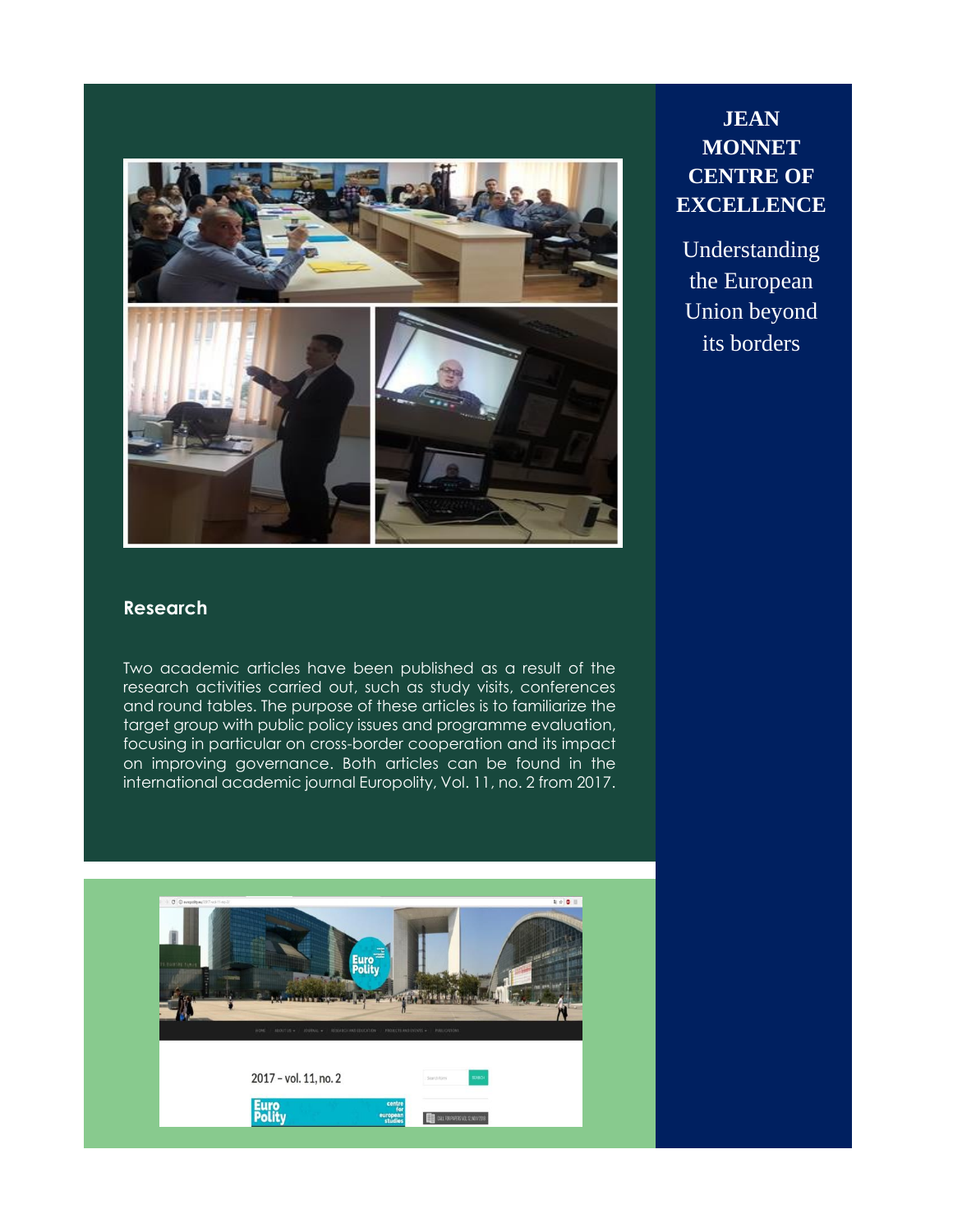1. The first article entitled **"THE CROSS-BORDER COOPERATION BETWEEN ROMANIA AND UKRAINE IN THE CONTEXT OF THE EASTERN PARTNERSHIP (EPP) AND ASSOCIATION AGREEMENTS"** belongs to Professor Mircea Brie. This article aims to analyze the European Neighbourhood Policy for the Eastern Border, focusing specifically on neighbourhood relations developed with Ukrain.

**JEAN MONNET CENTRE OF EXCELLENCE**

Understanding the European Union beyond its borders

Link:<http://doi.org/10.25019/europolity.2017.11.2.03>

2. The second article entitled **"GEOPOLITICS AT THE EASTERN BORDERS OF THE EUROPEAN UNION: EASTERN EUROPE BETWEEN EU AND RUSSIA"** belongs to Professor Dacian Duna which presents a comparative analysis of the EU's Eastern neighbourhood policies in the pre-accession and post-accession period. In other words, the author aims to analyse the extent to which a new Russian geopolitical renaissance can influence EU policies in its Eastern neighbourhood.

Link: <http://doi.org/10.25019/europolity.2017.11.2.05>

### **Updating the course supports**

Between December 2017 and January 2018 the process of updating/adapting the seven course supports was completed in order to better respond to the needs of border workers.

### **The updated course supports can be consulted at:**

- <http://europolity.eu/teaching-content-and-didactic-materials/>
- <http://europolity.eu/learning-tools-charts-infographs-working-sheets/>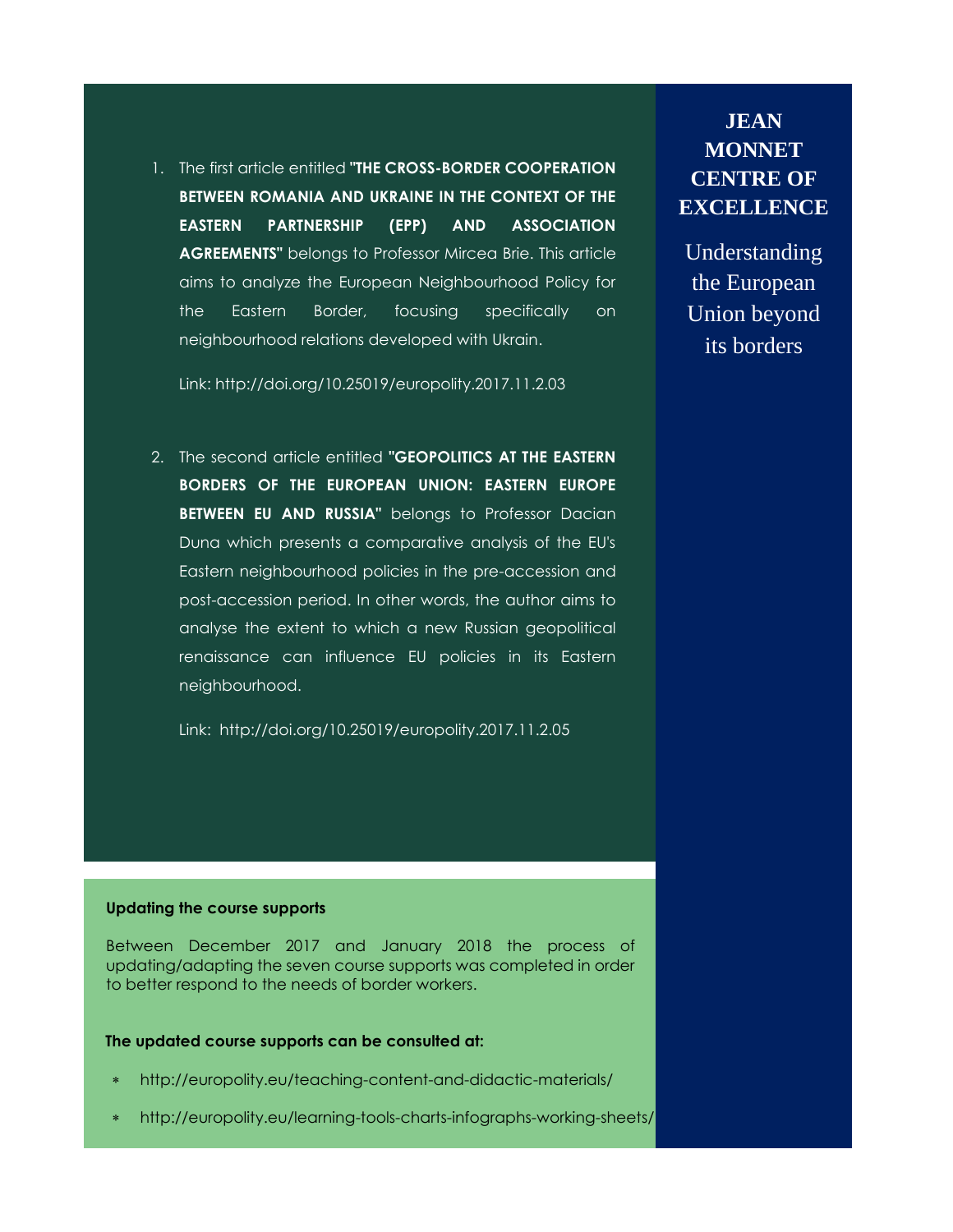## **WHAT IS NEXT?**

#### **Preparing courses in the Republic of Moldova**

In March this year, the six teachers from the three institutions involved in the project will perform training courses on border management for the frontier workers from the Republic of Moldova. Teaching will take place through seven courses, combining traditional lecture elements with interactive approaches, involving participants in debates on EU border issues.



### **Study visit in Republic of Moldova**

In order to analyse the future achievements and possibilities of cooperation regarding border issues between the Republic of Moldova and Ukraine, the six project teachers will hold a study visit to Moldova in March.



# **JEAN MONNET CENTRE OF EXCELLENCE**